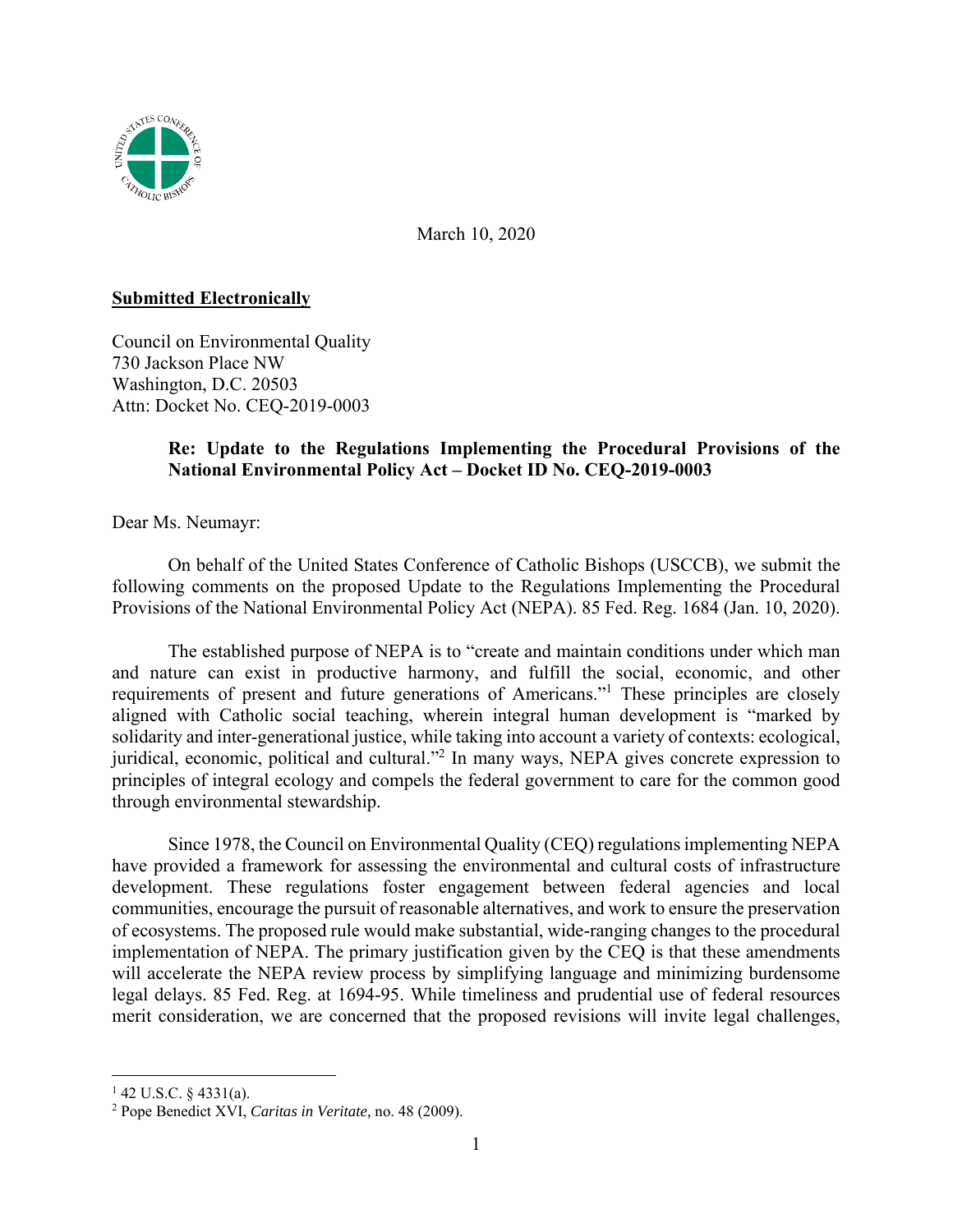destabilize environmental regulations, and reduce federal agencies' abilities to protect the common good when evaluating the ecological impacts of proposed actions.

The regulatory update also proposes "a change in position to state that analysis of cumulative effects, as defined in the CEQ's current regulations, is not required under NEPA." 85 Fed. Reg. at 1708. This change in definitions and classification of terms will exclude climate change and other environmental problems caused by cumulative effects from NEPA's consideration. We believe that "the climate is a common good, belonging to all and meant for all."<sup>3</sup> Intact and functioning ecosystems provide for the basic needs of human life. Identifying the potential cumulative impacts of federal actions serves to protect both human and environmental health, and the CEQ should preserve this NEPA requirement.

Finally, many projects which are subject to NEPA review can contribute to climate change by causing an increase in greenhouse gas (GHG) emissions. In 2019, the CEQ issued a draft guidance on how NEPA analysis should address these emissions. 84 Fed. Reg. 30097 (June 16, 2019). The CEQ has now invited comments "on whether it should codify any aspects of its proposed GHG guidance in the regulation, and if so, how the CEQ should address them in the regulations." 85 Fed. Reg. at 1711. As explained further below, we are concerned that the draft guidance fails to sufficiently acknowledge the established connection between GHG emissions and climate change.

Given this background, our concerns with the proposed rule rest in three main areas: the ability of the proposed rule to maintain permanent environmental protection, the consideration of climate change during the environmental review process, and the codification of the draft GHG guidance within NEPA regulations.

### **Modernization of NEPA and Clarification of Key Terms**

 To establish the value of NEPA, and to support our concern about any proposal that could weaken this policy, it is helpful to first remember its original purpose.

NEPA was enacted in response to "the profound impact of man's activity on the interrelations of all components of the natural environment."<sup>4</sup> NEPA requires agencies to analyze the environmental consequences of a proposed action. It does not prescribe mandated results or oblige agencies to elevate environmental concern over the needs of society. NEPA is a longstanding environmental regulation that reflects integral ecology, helping humanity to utilize natural resources without affecting disproportionate adverse impacts.

In recent years, the need to make NEPA procedures more efficient and effective has been demonstrated by numerous executive actions taken by the administrations of both parties. Congress has also proposed multiple technical improvements to accelerate environmental reviews and improve interagency transparency. These statutory developments and presidential directives have confirmed the common concern that NEPA has departed from its original purpose, serving

<sup>3</sup> Pope Francis, *Laudato si'*, no. 23 (2015). 4

 $4$  42 U.S.C. § 4331(a).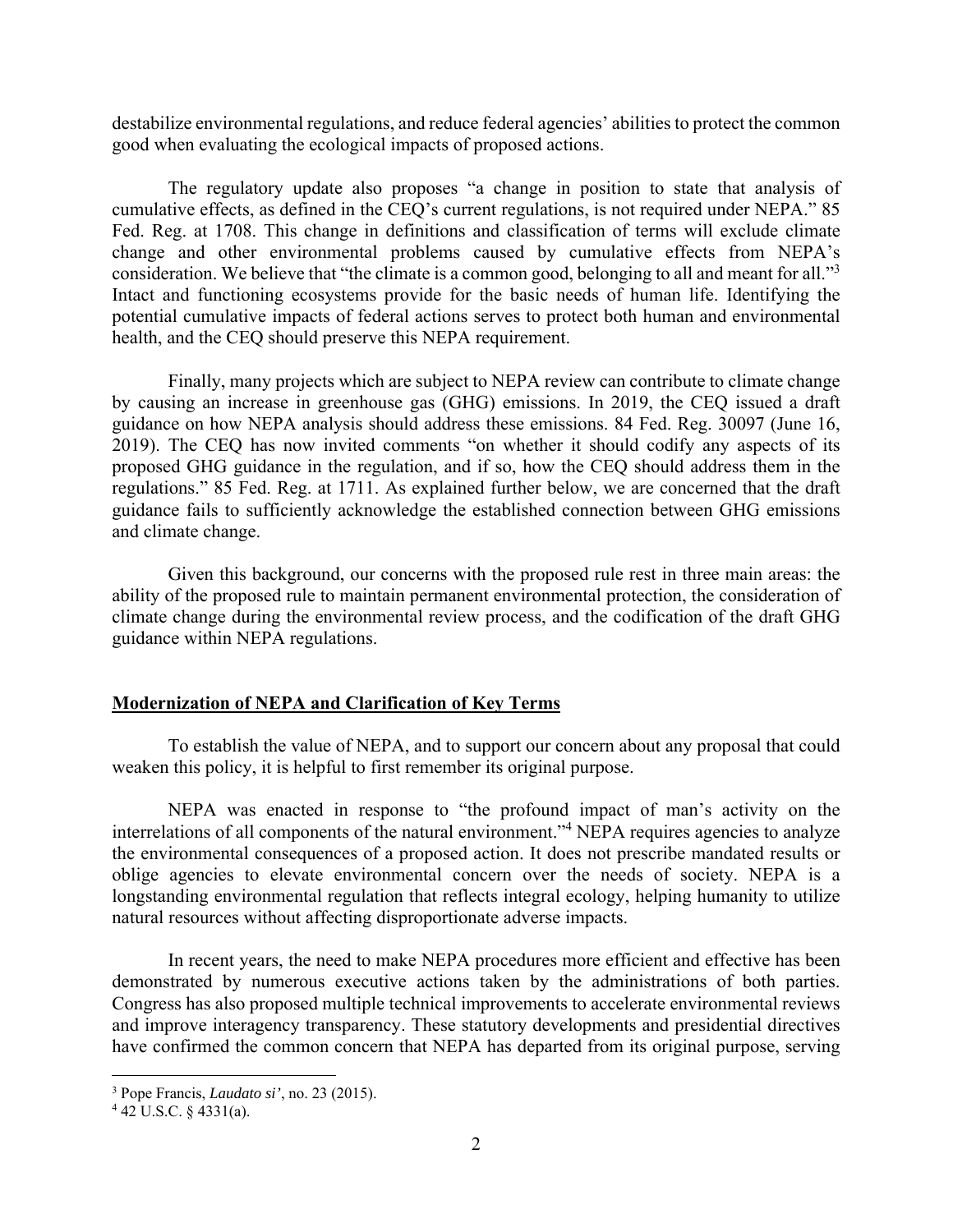to slow and impede the development of necessary infrastructure projects that would provide jobs and other benefits to society.

In light of the established need for reform, it is important to note that regulatory policies depend upon continuity for success. Stability in environmental regulations is essential for protecting against "the mindset of short-term gain and results which dominates present day economics and politics."<sup>5</sup> A departure from this continuity gives rise to worry that the revised NEPA regulations will be ineffective in protecting ecological resources during infrastructure development.

The comprehensive revision which the CEQ has proposed aims to streamline the NEPA review process. This would be achieved by "simplifying regulatory requirements, codifying certain guidance and case law relevant to these proposed regulations, revising the regulations to reflect current technologies and agency practices, eliminating obsolete provisions, and improving the format and readability of the regulations." 85 Fed. Reg. at 1685. The goal of these comprehensive revisions is "to ensure a timely and predictable process, and avoidance of litigation." 85 Fed. Reg. at 1695.

Projects that qualify for NEPA review have numerous stakeholders, such as the applicant company, contractors, federal and state agencies, tribes, local communities, public interest groups, and individual members of the public. Each of these stakeholders can raise legal objections to the intended project that result in significant delays. Previous administrative and congressional proposals have established the need for a more expeditious NEPA process. The proposed rule seeks to create efficiency by simplifying the definitions of several key terms. These revisions invite considerable legal scrutiny, potentially weakening the goal of creating a timelier process.

The current NEPA definitions and procedural requirements have remained unchanged for more than 40 years. This has allowed for extensive judicial interpretation regarding the procedural implementation of NEPA. Any significant revision of the regulations, such as those found in the proposed rule, will serve to unsettle relevant case law.

The proposed revisions also modify or remove a number of definitions, resulting in the generalization of the meaning of several key terms. For example, NEPA currently requires evaluation of the direct, indirect, and cumulative effects of proposed actions. Direct effects "are caused by the action and occur at the same time and place." Indirect effects are defined as "caused by the action and later in time or farther removed in distance."<sup>6</sup> Finally, cumulative effects refer to "the incremental impact of the action when added to other past, present, and reasonably foreseeable future actions."<sup>7</sup> The CEQ has proposed to consolidate these definitions into a single category, "striking the specific references to direct, indirect, and cumulative effects." 85 Fed. Reg. at 1708. These categorical eliminations exclude a wide range of important environmental problems from NEPA review and will be discussed in detail further below.

<sup>5</sup> *Laudato si'*, no. 181.

<sup>6</sup> 40 C.F.R. § 1508.8.

<sup>7</sup> 40 C.F.R. § 1508.7.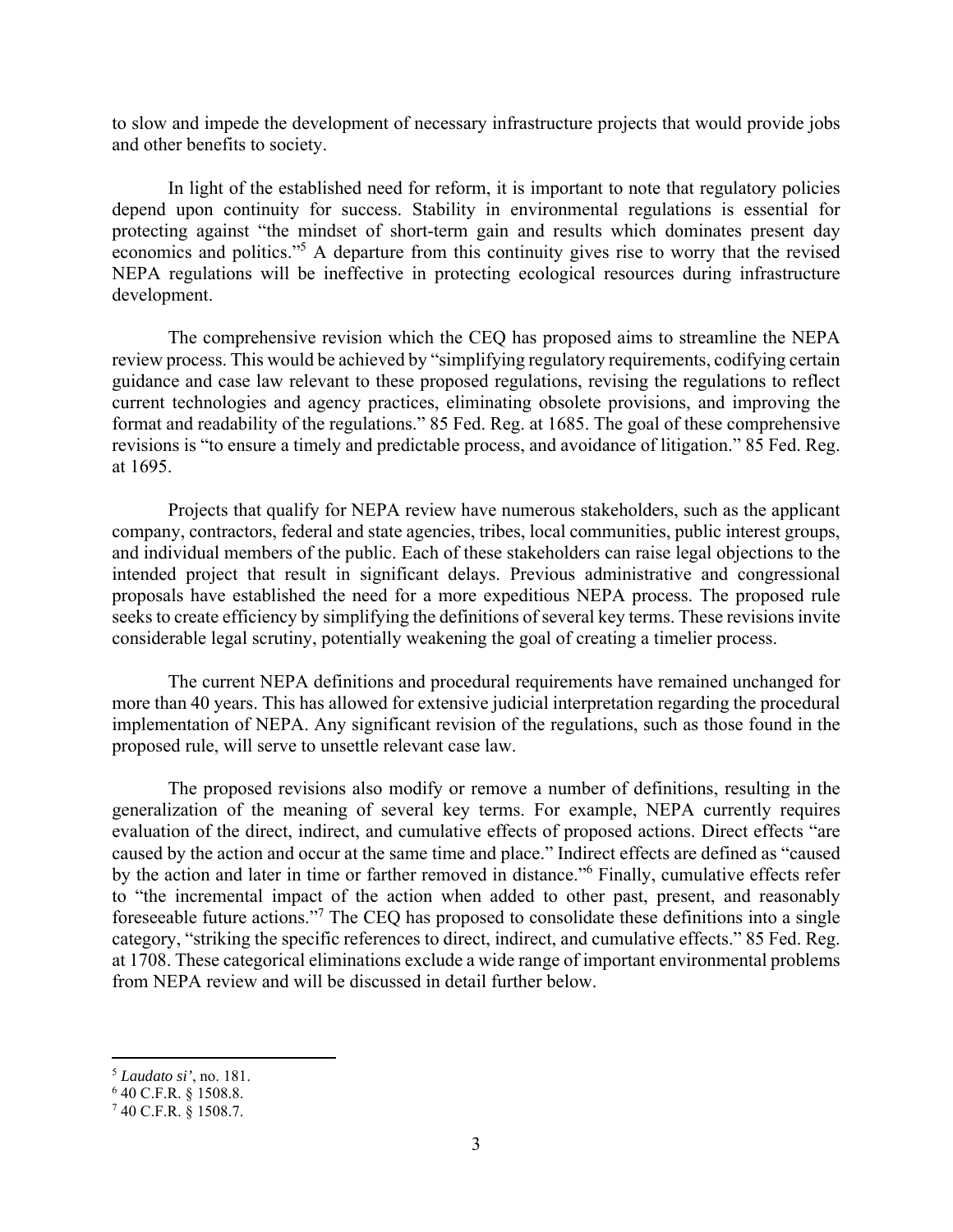The CEQ also seeks to reduce paperwork and delays by including presumptive time limits for the review process, as well as page limits for environmental assessments (EAs) and environmental impact statements (EISs). However, as the CEQ acknowledges, the current regulations already include "recommended page limits" which most agencies fail to meet. 85 Fed. Reg. at 1688. Due to the lack of the CEQ regulatory enforcement authority, these attempts to streamline the process, though warranted, will neglect to hold agencies accountable. The success of these statutory boundaries will ultimately be contingent on the motivation of agency leaders.

#### **Support for Inclusion of Cumulative Effects Analyses**

The CEQ has formerly written that "evidence is increasing that the most devastating environmental effects may result not from the direct effects of a particular action, but from the combination of individually minor effects of multiple actions over time."8 Existing NEPA regulations seek to mitigate such gradual environmental degradation by calling for an analysis of cumulative effects. In a significant deregulatory step, the proposed rule removes this requirement, effectively eliminating concern for climate change and other environmental problems that result in incremental impacts. This directly contradicts the original purpose of NEPA, "to protect and enhance the quality of the human environment." 43 Fed. Reg. 55978 (Nov. 29, 1978). We urge the CEQ to preserve this fundamental NEPA requirement.

The direct impact of GHG emissions on climate change is perhaps the most prominent example of a cumulative effect. According to the Environmental Protection Agency (EPA), GHG levels in the atmosphere are increasing, which "causes warming and is affecting various aspects of climate, including surface air and ocean temperatures, precipitation, and sea levels. Human health, agriculture, water resources, forests, wildlife, and coastal areas are all vulnerable to climate change."9 The purpose of requiring cumulative effects analyses in NEPA procedures is to prevent adverse impacts such as these. The removal of these analyses establishes a review process that ignores the above aspects of climate change, all of which threaten "the natural and physical environment and the relationship of people with that environment."<sup>10</sup>

Some projects which qualify for NEPA review, such as those related to energy and transportation, emit large quantities of fossil fuel pollution over time. Cumulative effects analyses study the projected emissions of individual projects through the use of GHG accounting tools, thus providing context for pragmatic decision-making that addresses the needs of society. This procedural requirement plays a key role in addressing the growing concentration of fossil fuel pollution in the atmosphere.

The health effects of climate change are significant, and safeguarding human life is of utmost importance. The Catholic Church promotes an environmental stewardship that considers "both the cry of the earth and the cry of the poor."11 Human health, especially that of the most

<sup>8</sup> The Council on Environmental Quality. 1997. Considering Cumulative Effects Under the National Environmental Policy Act, pg. 1. Washington, D.C. https://ceq.doe.gov/docs/ceq-publications/ccenepa/sec1.pdf <sup>9</sup> See https://www.epa.gov/report-environment/greenhouse-gases#note1.<br><sup>10</sup> 40 C.F.R. § 1508.14.

<sup>11</sup> *Laudato si'*, no. 49.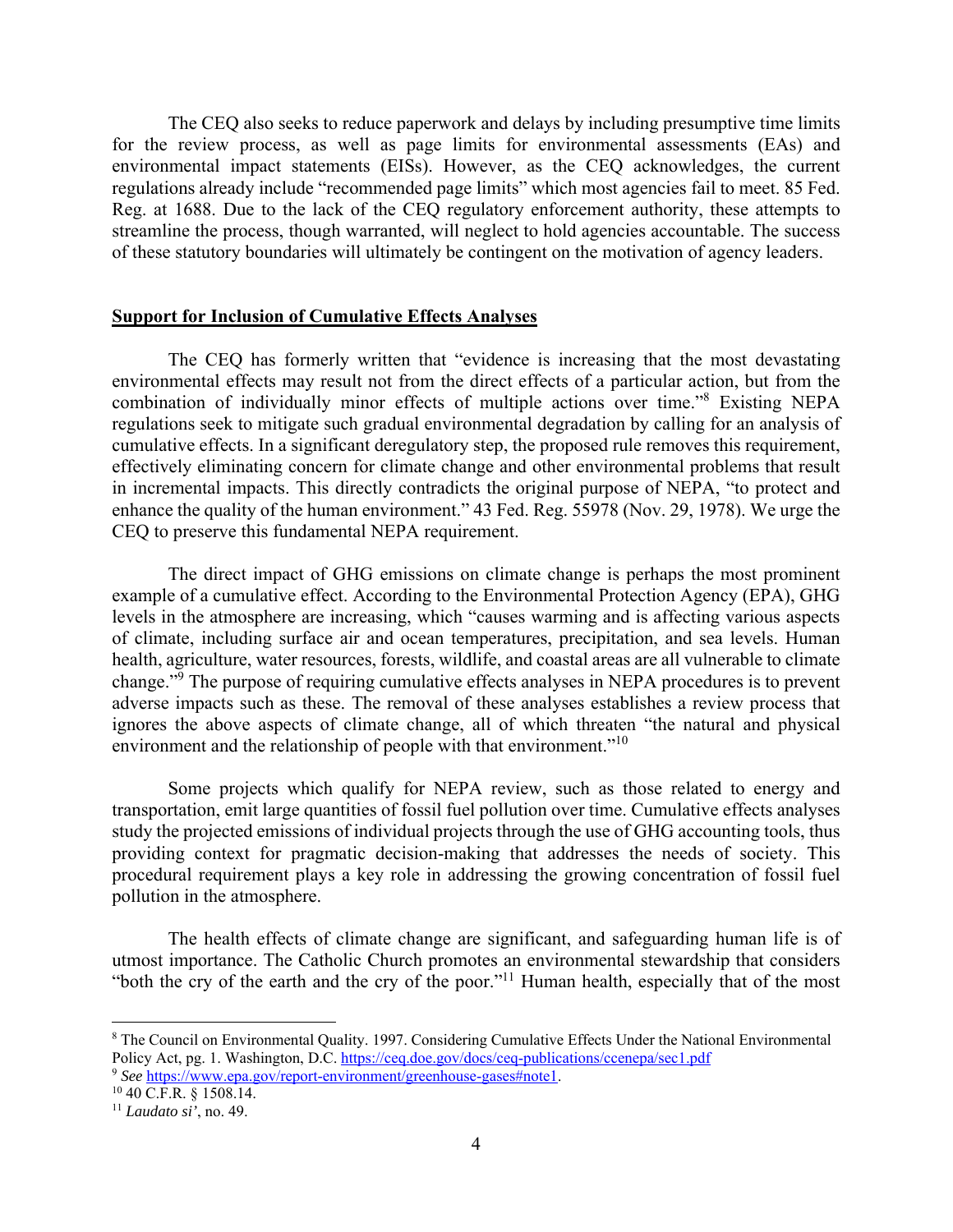vulnerable, deteriorates alongside the environment. This is why "a true ecological approach always becomes a social approach."12 The government has a responsibility to consider the needs of the poor and of future generations when evaluating the environmental and climatic impacts of proposed actions. In the NEPA process, analyses of cumulative effects help federal agencies to fulfill this obligation, which is necessary to ensure lasting and comprehensive environmental protection.

The proposed rule defends the removal of cumulative effects analyses by arguing that decision makers should focus on other "meaningful issues" that do not "include information that is irrelevant or inconsequential to the decision-making process." 85 Fed. Reg. at 1708. At a fundamental level, this justification is indicative of a larger failure to properly understand and value human and environmental health. As Pope Francis has explained, "climate change is a global problem with grave implications: environmental, social, economic, political, and for the distribution of goods."13 Failing to consider any of these implications will result in harmful consequences that effect human life and dignity.

## **Comments on the Proposed GHG Guidance**

 The Notice of Proposed Rulemaking states that the "CEQ received comments requesting that the regulations address analysis of greenhouse gas emissions and climate change impacts." 85 Fed. Reg. at 1710. As stated above, the CEQ has proposed guidance titled "Draft National Environmental Policy Act Guidance on Consideration of Greenhouse Gas Emissions." 84 Fed. Reg. at 30097.

 We are concerned that the proposed guidance attempts to relegate the relationship between GHG emissions and adverse environmental effects to mere speculation. In the draft statutes, the CEQ states that agencies should "analyze reasonably foreseeable environmental consequences of major federal actions, but should not consider those that are remote or speculative." The draft also provides agencies with the option to conclude that "a proposed action's projected reasonably foreseeable GHG emissions" are "overly speculative." 84 Fed. Reg. at 30098. This differs from the previous rule, which "recommends that agencies quantify direct and indirect GHG emissions, taking into account available data and GHG quantification tools that are suitable for the proposed agency action." 81 Fed. Reg. 51866 (Aug. 5, 2016). Of these two practices, we recommend adhering to the preceding rule, which allows for the quantification of GHG emissions during the NEPA review process.

### **Conclusion**

The stated goals of the Update to the Regulations Implementing the Procedural Provisions of NEPA are to "modernize and clarify the CEQ regulations to facilitate more efficient, effective, and timely NEPA reviews by Federal agencies." 85 Fed. Reg. at 1684. While modernization, efficiency and timeliness are laudable goals, they should be implemented in a manner that still

<sup>12</sup> *Laudato si'*, no. 49.

<sup>13</sup> *Laudato si'*, no. 25.